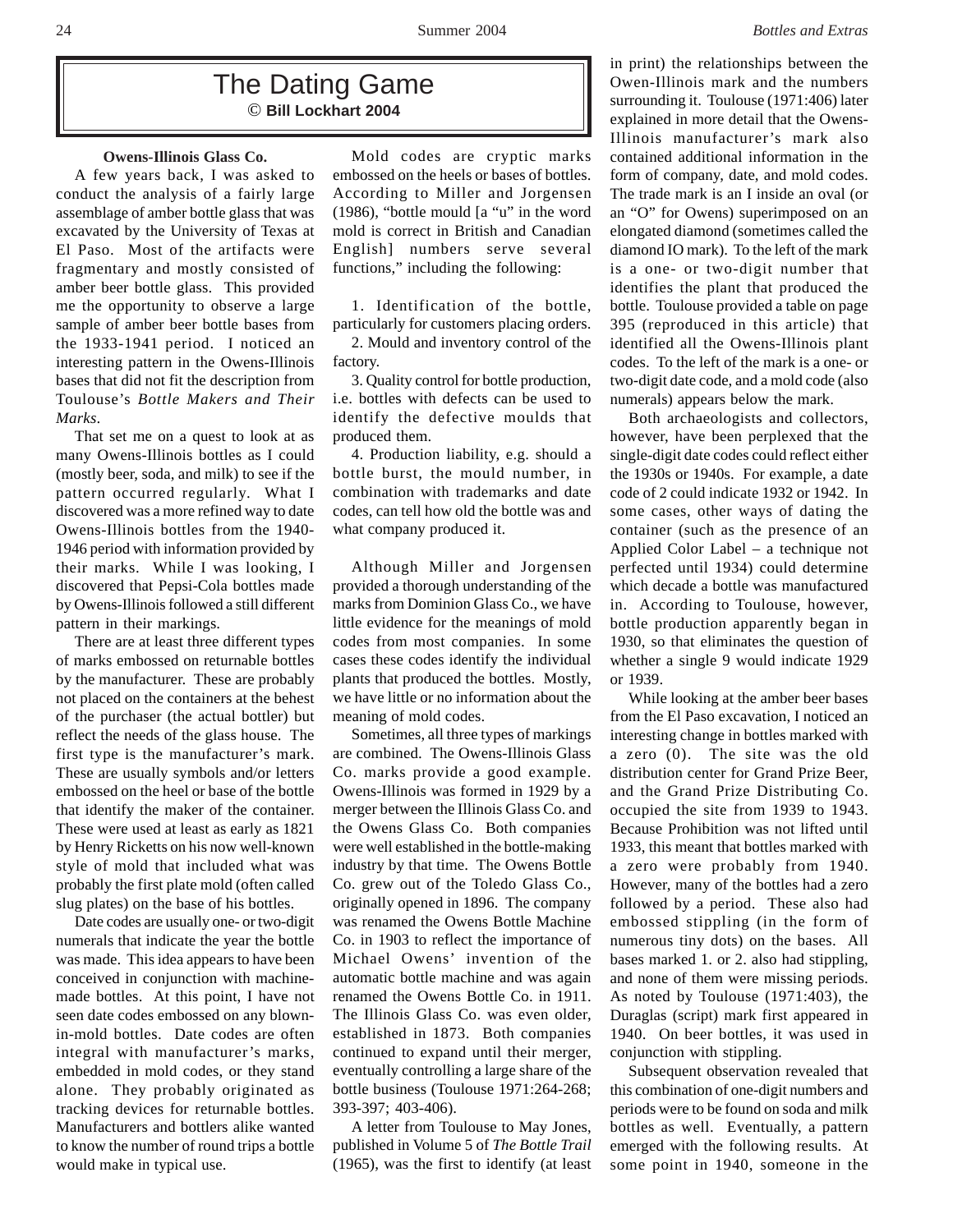Owens Illinois Glass Co. seems to have realized that a zero could indicate either 1930 or 1940, so a new code needed to be developed. The answer was to add a period indicating a manufacture of 1940 or later. The stippling idea (presumably to help keep bottles from sliding on wet surfaces) appears to have evolved about the same time, and all this was conceived in conjunction with the Duraglas process.

Owens-Illinois continued the singledigit numeral/period system until 1946, although the company began integrating a two-digit system as early as 1943. That means 1940s bottles may have either a 0 or 0. marking, but 1941 and 1942 are almost always marked 1. or 2. Occasionally, these periods are difficult to see because they are concealed in the stippling, but periods are generally larger than the stippling dots. Bottles made in 1943-1946 may contain either single-digit numerals followed by periods or doubledigit markings, such as a 4. or 44 for 1944 [see **Figure 1**].

In several cases, the initial 4 has been added as an afterthought, frequently slightly out of alignment with the other digits associated with the logo. Occasionally, a mold engraver forgot to change the code. The initial bottle used by the Illinois Brewing Co. of Socorro, New Mexico, for example, was made in 1946 but has a single 6 to the left of the Owens-Illinois manufacturer's mark but with no period after the number. However, I have found few exceptions to the period rule. By 1947, the change to double-digit date codes appears to have been completely adopted by all the plants.

Owens-Illinois changed to a new variation of its manufacturer's mark during the mid-1950s. The new mark was identical to the old one except that the elongated diamond was eliminated leaving only an I in an oval. The dating scheme, however, remained the same with the company code to the left of the mark and the date code to the right. Other combinations of letters and numbers often appeared on some part of the base, possibly identification numbers for the bottle style (catalog numbers), although they could have other meanings.

The timing of the change is subject to a bit of controversy. According to Toulouse (1971:403), the older mark (with diamond) was used from 1929 to 1954, and the new mark (without the diamond) was used "since 1954." Peterson



(1968:49) agreed with a beginning date of 1954 for the new mark. Giarde (1980:80), however, noted that the "diamond and circle mark appears on milk bottles through 1956 with the new circle mark appearing on 1957 milk bottles." In looking through my soda bottles, I discovered the older diamondoval-I marks with date codes up to 58 (1958) and David Whitten found one from 1959 (from factory #7)! The newer, I-inan-oval marks, however, began at least as early as 1956 (a 56 date code), so there was a minimum of a three-year overlap. If we could find enough bottles with both types of marks from 1954 through 1958, it would be interesting to see which factories changed at which times. It may be that some plants adopted the new system earlier than others.

As a slight aside, Giarde (1980:77-94) devoted 17 pages to discussion about the Owens-Illinois Glass Co. Along with specifics about dating, he included a section on the lightweight milk bottles (invented by Julian Harrison Toulouse), tables about the dates on the lightweight bottles, discussions about each individual plant, and a section on coffee creamers. Giarde is by far the best reference for manufacturer's marks on milk bottles.

Owens-Illinois also used the older mark (with the diamond) in three slightly different variations. All three differences center around the I inside the diamond. The first is a simple vertical line (called sans serif lettering). The second style has two horizontal bars, one attached to the top and one to the bottom of the "I" (these are serifs). The final style has the serifs but they are slightly upswept and attached to the oval [see **Figure 2**]. At this point, I have not been able to find a specific connection between factories or time periods. These seem to have been used at the whim of the engraver rather than as identifying marks from factories. The newer mark appears in the first two styles but not the one with the serifs attached to the oval.

An interesting exception is the date (and plant) codes on the bases of Pepsi-Cola bottles. The two major soft drink companies (Coke and Pepsi) have both required bottle makers to adhere to specific requirements in marking their respective Coke and Pepsi bottles. For a good survey of manufacturer's marks, date codes, and other information associated with Coke bottles, see the *Coke Bottle Checklist* (1996) by Bill Porter. Porter discussed where date codes and other marks are found and what to look for.

I have seen no comparable work on Pepsi bottles, so I include my observations here (although Stoddard's most recent book [2003] contains many helpful dating and historical information). Prior to Pepsi's adaptation of Applied Color Label bottles (often called painted-label bottles or pyroglazing, in the case of milk bottles), the company did not require any special coding, so all early bottles are marked just like any other bottle from the respective glass companies. However, beginning with the first ACL fountain syrup bottle in 1943, all Pepsi bottles followed a specific format.

Although I will use the Owens-Illinois marks as examples, the same basic format applies to other companies as well (although the earliest bottles followed the older formats). On Pepsi bases, a line of numerals and a single letter appears above the logo. The first one or two digits is the company code (that normally appears to the left of the logo on other Owens-Illinois bottles) followed by a single letter (all I have seen so far are either A or B)



**Figure 2**: Owens-Illinois Variations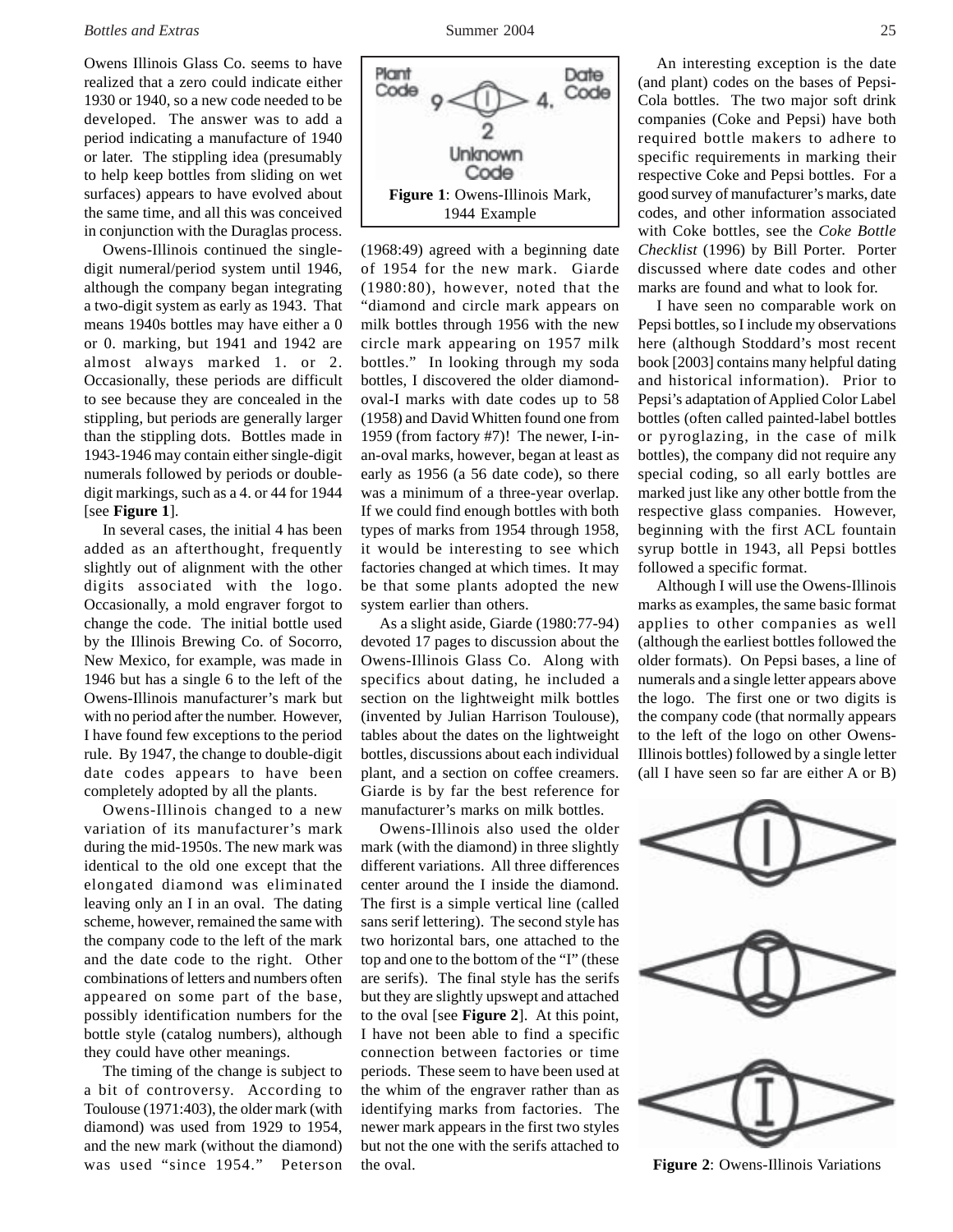

followed by a two-digit date code. Generally, another single-digit number will appear to the left of the logo, and a single- or double-digit number will be placed at the right [see **Figure 3**]. The right-hand number is often (but not always) identical to the date code or to the last digit of the date code. Also, either above or below the logo and the line of code above it is a single letter followed by a four-digit number. This is probably a mold code, although the meaning is currently unknown.

From looking at El Paso soda bottles, it appears that plants 9 and 6 were the most active in making soda bottles with the older logo (1929-1959) (although soda bottles were also made at plants 3, 18, 19, and 23), and plants 5, 7, 9, 15, and 20 made soda bottles with the newer logo (after 1955). Oddly, Toulouse (1971:403) claimed that "there were no plants 5 and 19." However, those numbers appear (with highly-legible embossing) on El Paso soda bottles. Two different bottles bearing the I-in-an-oval-superimposedon-an-elongated-diamond manufacturer's mark bear a "19" in the space to the left of the logo. Similarly, one container with the later I-in-an-oval mark shows a distinct "5" to the left of the logo. It is clear that Toulouse was confused about plant #5. In his table (Toulouse 1971:395; reproduced here as Table 1), he lists plant #5 in Charlotte, Michigan, opened about 1963. Although he calls it an "old number reassigned," it is obviously a new plant number that was skipped earlier. Could he have also missed a plant #19?

In a personal communication, Mike Elling noted that ca. 1944-1945 Owens-Illinois seems to have run short of red pigment. Mike has a Royal Crown pyramid bottle that is missing the red that was typically used on the label. Billy Grice offered a yellow-only Squirt bottle on eBay with a 1945 Owens-Illinois mark and date code embossed on the base. He stated that "During the war many west coast bottlers went to single colors." It is

possible that red dye was in short supply during the end of World War II. Owens-Illinois may have only experienced the shortage for the final year or so of the war.

One additional discrepancy is worth mentioning. In very small bottles, Owens-Illinois often left off the date, plant, and mold codes completely; only the logo remained. Another exception was provided by David Whitten. He sent information on several pharmaceutical bottles with OI logos and dated paper labels, one of which had the OI logo (no diamond) but only had a single-digit date code. The date code (5) matched the prescription date of 11/23/55. Apparently, on small (but not tiny) bottles, the company reverted to a single-digit date code to save space. David also has several more small bottles with the OI logo and a single-digit date code. That was apparently pretty common on small bottles.

Thus, we find that the Owens-Illinois coding system is a bit more complex and revealing than we originally thought. The transition period between one- and twodigit date codes is usually clearly marked. This research confirms Toulouse's date of 1940 for the use of the Duraglas mark and also sets a date (1940) for the use of stippling on bottle bases by Owens-Illinois. In addition, Pepsi-Cola required a slightly different date coding on Pepsi bottles between 1943 and 1958. Pepsi-Cola used a slightly-altered date system, and date codes were either eliminated or abbreviated on smaller bottles.

#### **Research Group**

I would like to take this opportunity to introduce a research group that has somewhat developed on its own and will be showing up more and more often in future columns. A few years ago, Mike Miller and I met at a bottle show in Albuquerque, New Mexico, when I was looking for more information about local bottles. A long time collector of Arizona containers, Mike is the author of *A Collector's Guide to Arizona Bottles & Stoneware: A History of Merchant Containers in Arizona*. He and I were both interested in the Southwestern Coca-Cola Bottling Co., a corporation with branches in both New Mexico and Arizona. We are in the process of writing a small book on the company and its bottles. As part of the process, we began looking at manufacturer's marks that were not covered or were not *well* covered in currently-available sources. Our involvement spurred my interest in research on manufacturer's marks.

Next, I was contacted by Bill Lindsey. Bill was beginning his massive undertaking of creating a bottleidentification website for the Bureau of Land Management. The site is still in process. In seeking information, Bill discovered my e-books and asked me to comment on his partially-developed site. We soon discovered that we had many interests in common, the most important of which is looking at marks on bottles (including mold lines, manufacturer's marks, and many other small details). Bill is a longtime collector and has worked with numerous archaeologists for the BLM in Oregon, Nevada, and California.

Carol Serr, an archaeologist located in Southern California, was next to enter the group and actually caused its formation. I was in touch with both Mike and Bill but had not brought them together. Carol runs the lab for a cultural resource management (CRM) firm trying to make sense from the artifacts excavated by their field crew. She has fairly recently been involved with glass artifacts and began corresponding with me after finding information about a Clysmic bottle described on my e-book on soda bottles. She later had further contact with me through a listserve for historical archaeologists. Carol is incredibly good at finding data about bottles on the internet and in archaeological collections. I introduced her to Bill Lindsey, and the group was formed.

Our most recent addition, David Whitten, is our only current member from the central section of the country. He read my article on keystone marks (winter 2004 issue of *Bottles and Extras*) and emailed me about his webpage on manufacturer's marks. David has been researching marks longer than the rest of us and has provided excellent information both from his research and his personal collection. David is remarkably versed in finding information from eBay. His site is available at: http:// www.myinsulators.com/glass-factories/ bottlemarks.html

### **Questions for Our Readers**

The research group is looking for some information from *Bottles and Extras* readers.